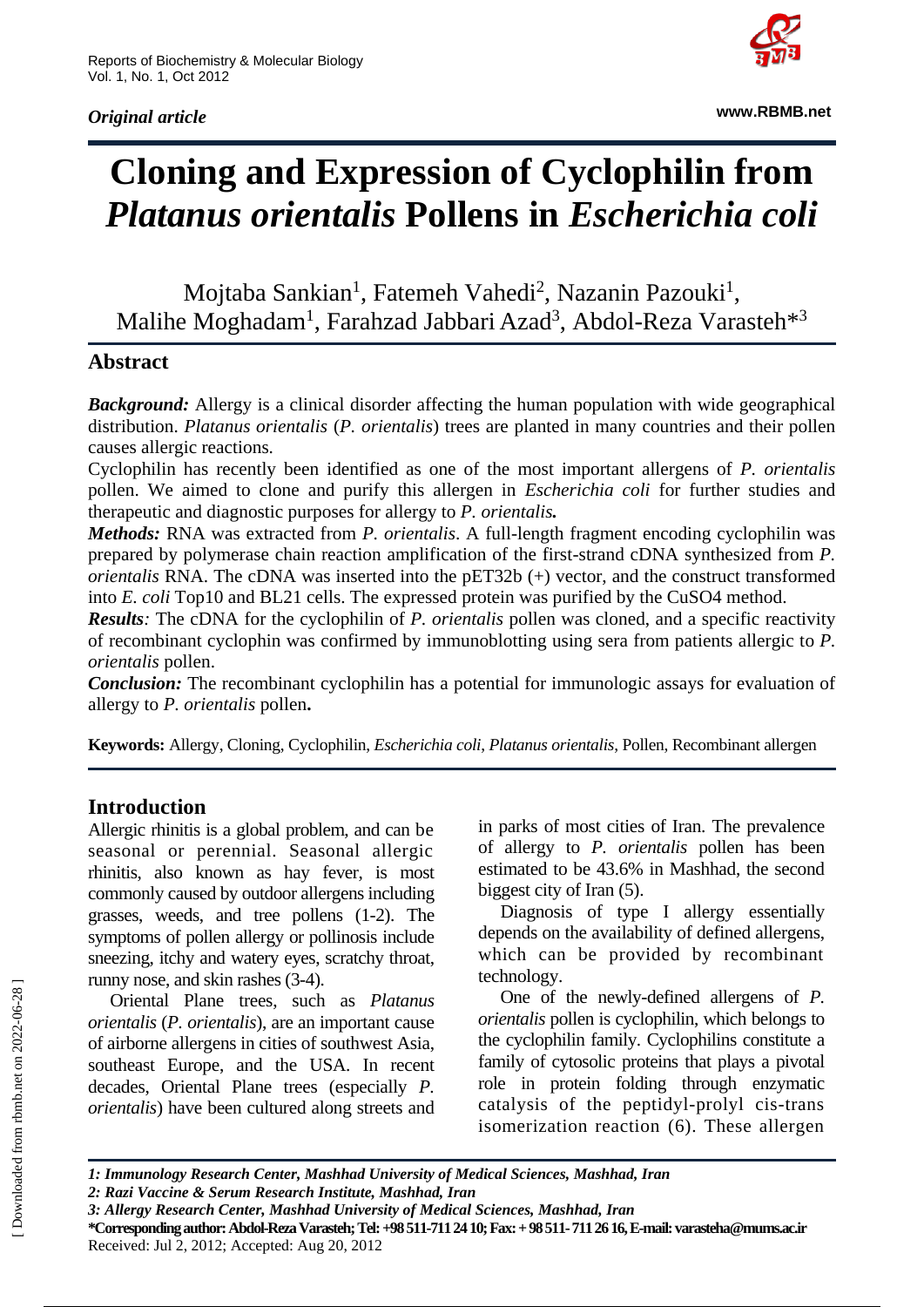families, formally termed pan-allergens, represent proteins sharing a high degree of sequence homology (7).

Here we report cloning, production, and serological studies of cyclophilin from *P. orientalis* pollen. The cyclophilin gene was cloned in *E. coli* with the aim of establishing an easy system for expression and purification of this 18-kDa allergenic protein, using the pET32b (+) vector. Recombinant cyclophilin may prove to be a useful tool for improving diagnosis, treatment, and basic research in allergy to *P. orientalis* pollen.

## **Materials and Methods**

## *Pollen collection*

Pollens were collected from *P. orientalis* trees during pollination. After removing impurities and dust particles by sieving, the refined pollens were stored in a plastic bag in the freezer.

## *RNA extraction*

Total RNA from *P. orientalis* pollens was extracted by a modified guanidinium isothiocyanate method (Chomczynski) (8). The final pellet was washed with ethanol (70% in DEPC-treated water), air dried, and dissolved in 20 µl of DEPC-treated water.

To remove possible DNA contamination, the extracted sample was subjected to DNase and purified by the phenol-chloroform method. The quality of purified RNA was evaluated by gel electrophoresis using 1% agarose. The RNA concentration and purity were determined by spectrophotometry at 260 and 280 nm (A 260/A 280).

## *cDNA synthesis and PCR amplification of cDNA encoding cyclophilin*

The cDNA was synthesized from 2 μg of total RNAusing a first-strand cDNA synthesis Kit (Fermentas, Lithuania) with a random hexamer as the primer.

The cyclophilin coding region was amplified with *Pfu* DNA polymerase (Fermentas, Lithuania), using specific primers: forward primer, 5- AACCC(T/C)AAGGT(C/T/G)TTCTT(C/T)GA - 3', and reverse primer, 5GAG(T/C)TGACC(A/G)CAGTCGGC(G/A)A -3'. These primers were designed based on reported protein sequences of cyclophilin.

The PCR was hot-started at 95 °C for 5 min followed by 5 cycles, each consisting of 1 min at 95 °C, 1 min at 55 °C, and 1 min at 72 °C, then 35 cycles, each consisting of 45 sec at 95 °C, 45 sec at 57 °C, and 45 sec at 72 °C, and finally, 3 min at 72 °C.

Adenosine was added to the 3' end of the PCR-amplified products by incubating the PCR product with 2 units of *Taq* polymerase at 72 ºC for 30 min.

PCR samples were visualized using fluorescence photomicrography of an ethidium bromide-stained 2% agarose gel. After electrophoresis of the PCR product on lowmelting gel 1% agarose, the PCR product was purified using the *AccuPrep™* Plasmid Mini Extraction kit (Bioneer, Korea)

## *Cloning*

The PCR product was cloned into PTZ 57 R/T. The resulting construct was transformed into competent TOP10 *E. coli* cells (Invitrogen, Carlsbad, CA) with Transformation kit (Fermentas). The plasmids were sequenced and, based on the obtained sequence, new primers for cloning in pET32b+ plasmid were designed. The forward primer was 5'- ATTAGCGGCCGCAACCCTAAGGTTTTCT TCGACA -3' and the reverse primer was5'- ATACTCGAGGAGCTGACCGCAGTCGGC AA -3'. The new PCR utilized*Pfu* polymerase and the PTZ 57 construct containing cyclophilin as the DNA template.

The PCR was hot-started at 95 °C for 5 min followed by 35 cycles, each consisting of 45 sec at 95 °C, 45 sec at 59 °C, and 45 sec at 72 °C, and finally, 10 min at 72 °C.

The PCR product and pET32b+ were sequentially digested with *Xho* I and *Not* I restriction enzymes and purified. The digested and purified PCR product and plasmid were ligated. The ligation was transformed into competent *E. coli* Top10 cells. After confirmation of correct constructs with sequencing and restriction digestion analysis, constructs were transformed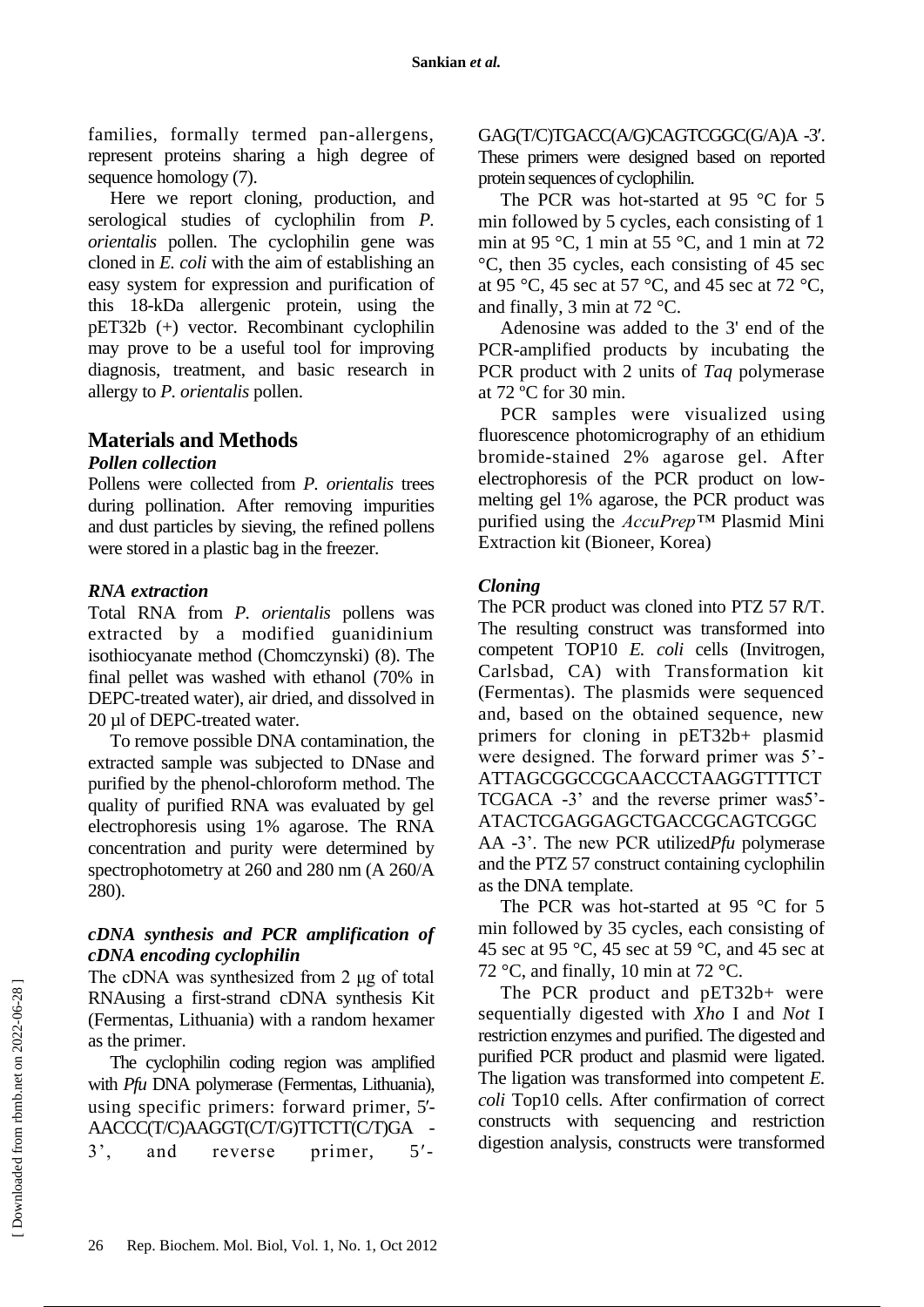into expressing host cells, *E. coli* BL21 (DE3) pLysS.

#### *Expression and purification of cyclophilin*

For expression of cyclophilin, protein synthesis was induced by adding 0.2 mM IPTG (Isopropyl β-D-thiogalactoside) to transformed cells in LB medium at 37 °C. Subsequently, the cells were harvested by centrifugation (3000 x g, 15 min) at 4  $\degree$ C, and purification of cyclophilin was performed by the precipitation method using CuSO4 (9).

#### *Immunoblotting*

Purified cyclophilin was subjected to reducing 12% (w/v) SDS-PAGE and electroblotted onto polyvinylidene difluoride (PVDF) membranes (Immobilon-P, Millipore Corp., Bedford, MA, USA).

After blocking with 2% BSA, the blots were exposed for 3 h at room temperature to sera (diluted 1:5 in PBS) from individual patients allergic to *P. orientalis*, confirmed by the skin prick test. Pooled serum from non-allergic patients was used as the negative control. Using anti-human IgE biotin-conjugated goat antibody (Sigma, USA) (1:1000 diluted in BSA 1%) and horseradish peroxidase-streptavidin (1:20000 diluted), the observed antigen-antibody reactions were documented by G-BOX Chemi-Doc (Syngene, Cambridge, UK) after exposure.

## **Results**

#### *RNA extraction*

Gel electrophoresis showed good-quality RNA, with visible 25S and 18S bands, and no DNA (Fig. 1). The A260/A280 ratio was 1.95. The final RNA concentration was 2000 µg/mL, and60.3 µg of RNA was obtained from 0.1 g of pollen.

## *Amplification and cloning of cDNA coding for cyclophilin*

A 509-bp fragment was obtained after PCR amplification of *P. orientalis* pollen cDNA (Fig. 2).

After cloning this PCR product into the pET32b+ vector, analysis of the purified plasmids on gel agarose showed the expected size of 6408 bp. Restriction digestion confirmed the integrity of the plasmid construct. Consistency of cloning was determined by sequencing (result not shown).



**Fig. 1.** Agarose gel electrophoresis of total RNA extracted from *P. orientalis* pollen. Lane 1: *P. orientalis* pollen RNA; Lane M: 1 Kb ladder (Fermentas).





## *Expression and purification of recombinant cyclophilin*

Following proliferation of the clones selected, plasmids were extracted and transformed into *E. coli* strain BL21 (DE3) for expression. SDS-PAGE analysis showed that the fusion protein was expressed mainly in soluble form, with a molecular weight of 35 kDa, as determined by Coomassie Brilliant Blue-stained SDS-PAGE (Fig. 3).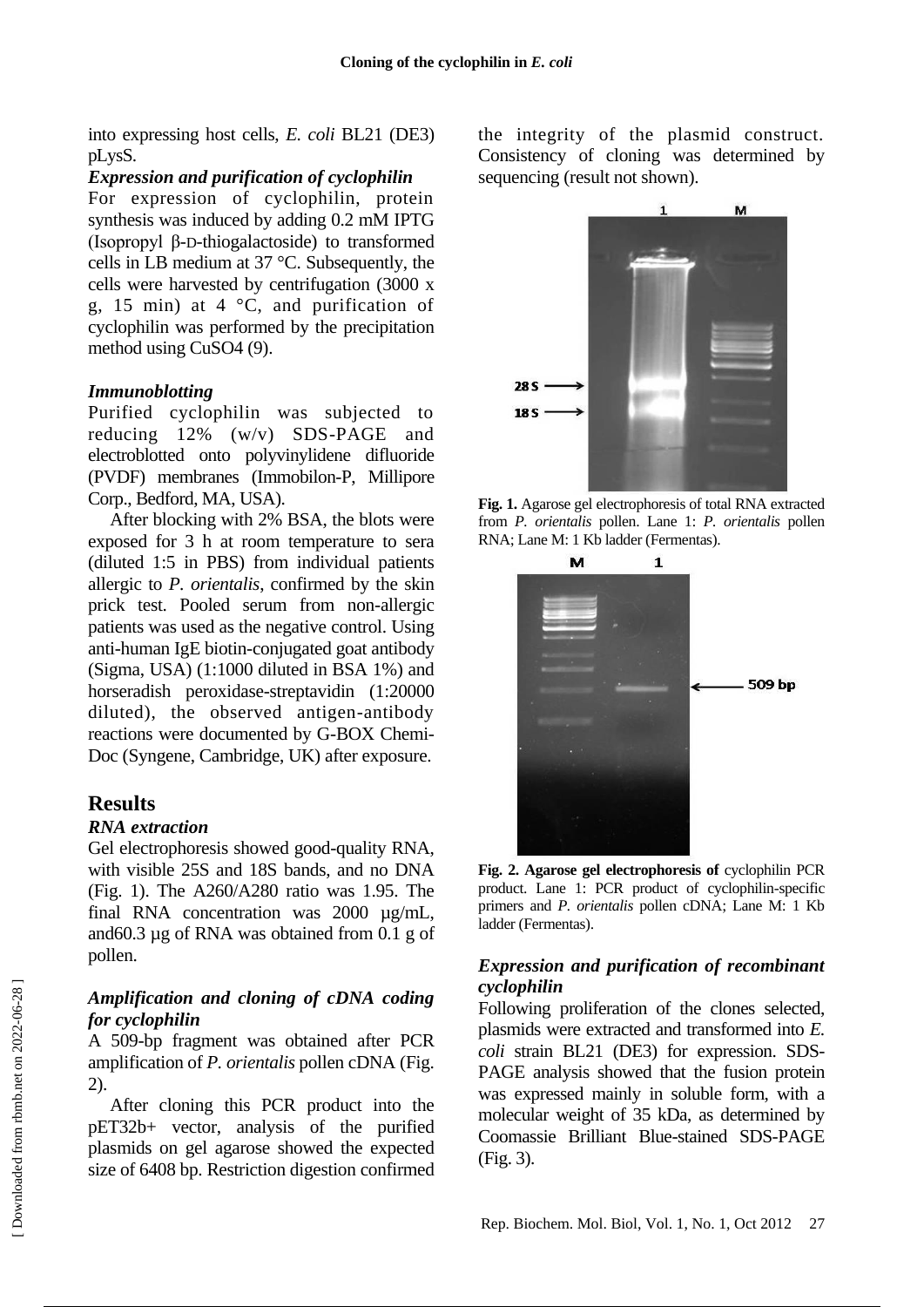

**Fig. 3.** SDS-PAGE of purified recombinant cyclophilin. Purified protein was electrophoresed by SDS-PAGE in 12% acrylamide gel and stained with Coomassie Brilliant Blue. Lane 1: purified cyclophilin; Lane M: protein marker.

After metal precipitation, recombinant cyclophilin showed a major single band with an apparent molecular mass of 35 kDa.

#### *Immunoblotting*

IgE reactivity of serum from individual patients allergic to *P. orientalis* pollen was tested against purified recombinant cyclophilin after SDS-PAGE. The specific reactivity was confirmed by immunoblotting (Fig. 4).

## **Discussion**

*P. orientalis* (Oriental Plane) is found in the streets of most cities in Iran (10-11). Platanus pollen has been defined as a major contributor to pollinosis symptoms during March and April (10). The prevalence of positive skin prick tests to *P. orientalis* pollen extract has been identified as about 43% in Mashhad, Iran (11).

Allergens of *P. orientalis* pollen were identified using immunoblotting with sera of allergic subjects and spectrometry. Nine proteins with molecular weights ranging from 12-68 kDa have been detected. Pla or 1 (18 kDa), Pla or 2 (42 kDa), Pla or 3 (12 kDa), Pla or 4 (28 kDa) and cyclophilin from *P. orientalis* were introduced as the main allergens (5, 11- 12).



**Fig. 4.** Western blot analysis of purified cyclophilin. Purified protein was electrophoresed by SDS-PAGE in 12% acrylamide gel and subjected to Western blot analysis. Lane M: protein marker; Lane 1: negative control immunoblotted with pooled sera from non-allergic subjects. Lanes 2 to 9: immunoblotted with serum from individual patients allergic to cyclophilin

In recent studies, a *P orientalis* pollen 18-kDa IgE-binding component of was identified by mass spectrometry. Peptide mass fingerprinting revealed that the allergenic protein component at 18 kDa belongs to the cyclophilin family (12). Cyclophilins have also been identified as allergens in other plants and moulds such as *Betula verrucosa*, carrot, *Psilocybe cubensis*, pumpkin, and *Aspergillus fumingatus*(6-7, 12-15).

In this study, due to fusion of cyclophilin gene to histidine and thioredoxin tags, the size of the produced protein was increased. These tags had no apparent effect on immunoreactivity of patients' sera with cyclophilin.

Recently, purified native and recombinant allergens have proved to be safe and reliable tools in the diagnosis and therapy of allergic disorders (16-17).

In this research, cyclophilin from *P. orientalis* pollen was cloned and an 18-kDa cyclophilin protein was purified.

## **Acknowledgements**

This study was supported from the Research Council of Mashhad University of Medical Sciences (MUMS), Mashhad, Iran.